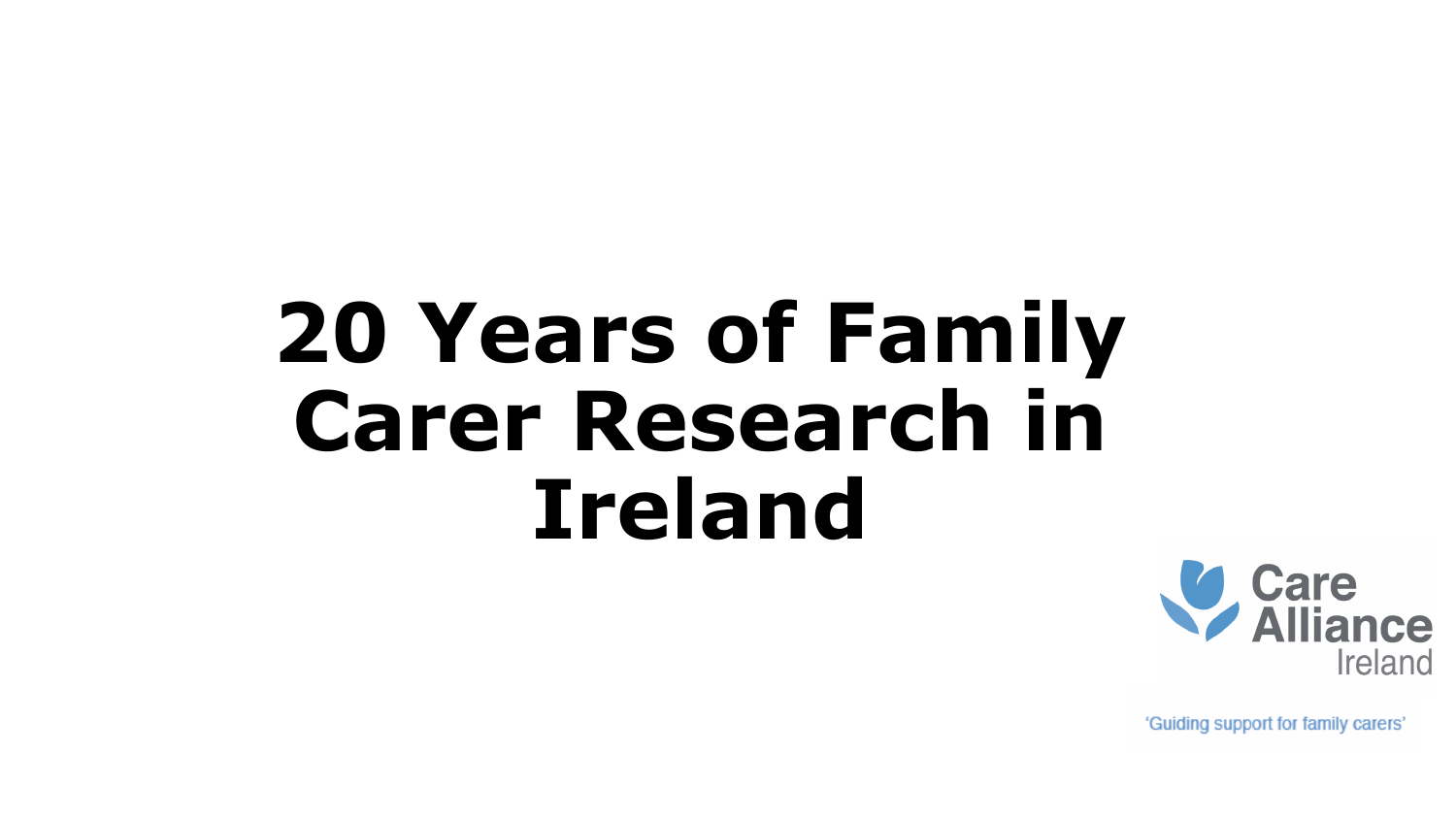# **Pre-"Family Caring" Terminology**

- Limited State Welfare Struggling to feed family and get work
- Private Domain Family
- High levels of Institutionalisation
- Considered to be Women's Work

(Ref Care Alliance Ireland Discussion Doc 1 Oct 2015 <http://bit.ly/1MVb8rc>)

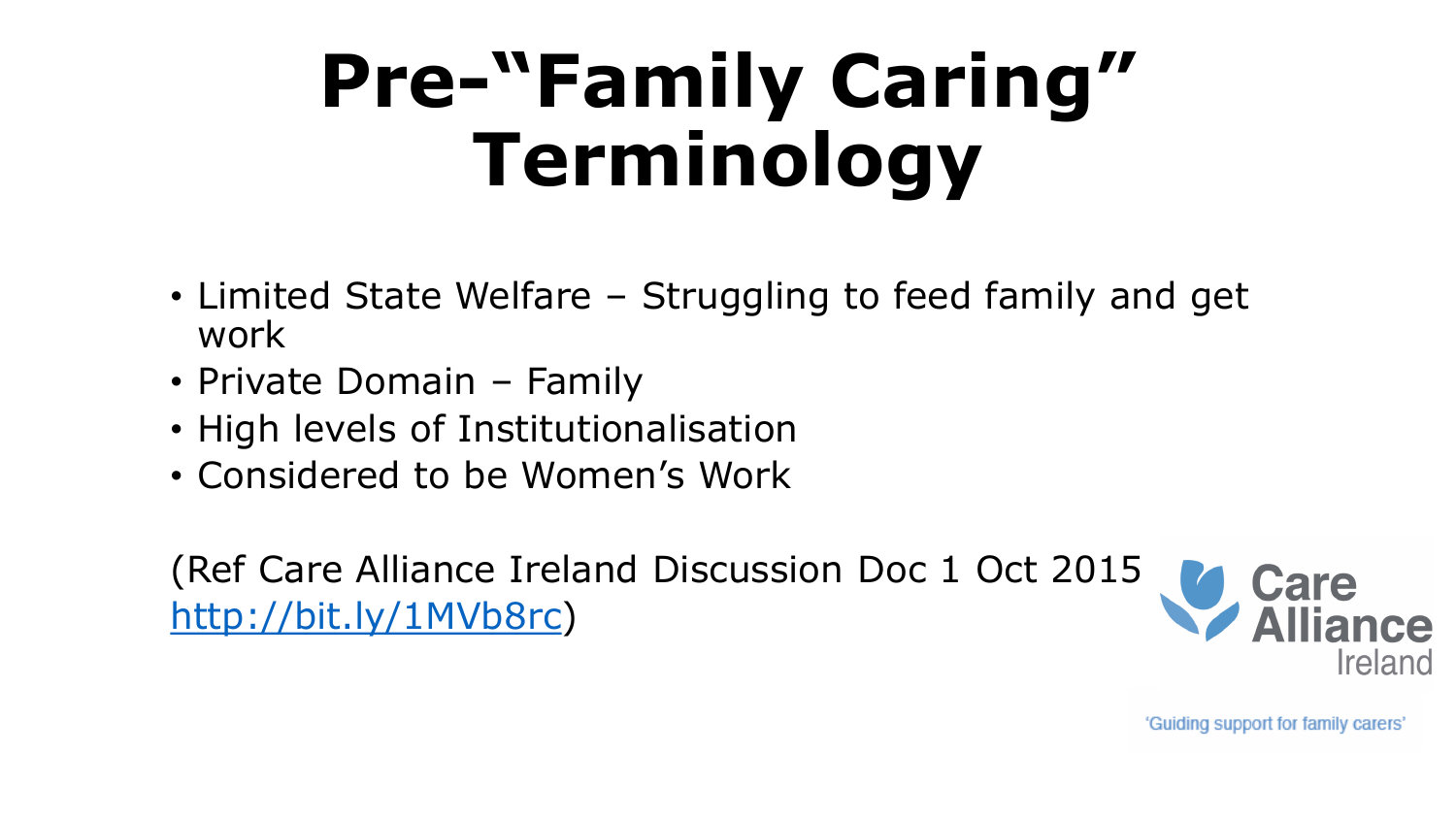### **Emergence of NGO's ? – (post Church led/founded orgs)**

1960's – Beginnings of Disability Movement (KARE, NAMHI, Disability Federation of Ireland)

1970's - Independent Living Movement

- 1981 National Council for the Aged (Semi-State)
- 1982 The Alzheimer Society of Ireland
- 1987 The Carers Association
- 1995 Care Alliance Ireland

Early 2000's - Research Consortiums –TILDA/NCPOP

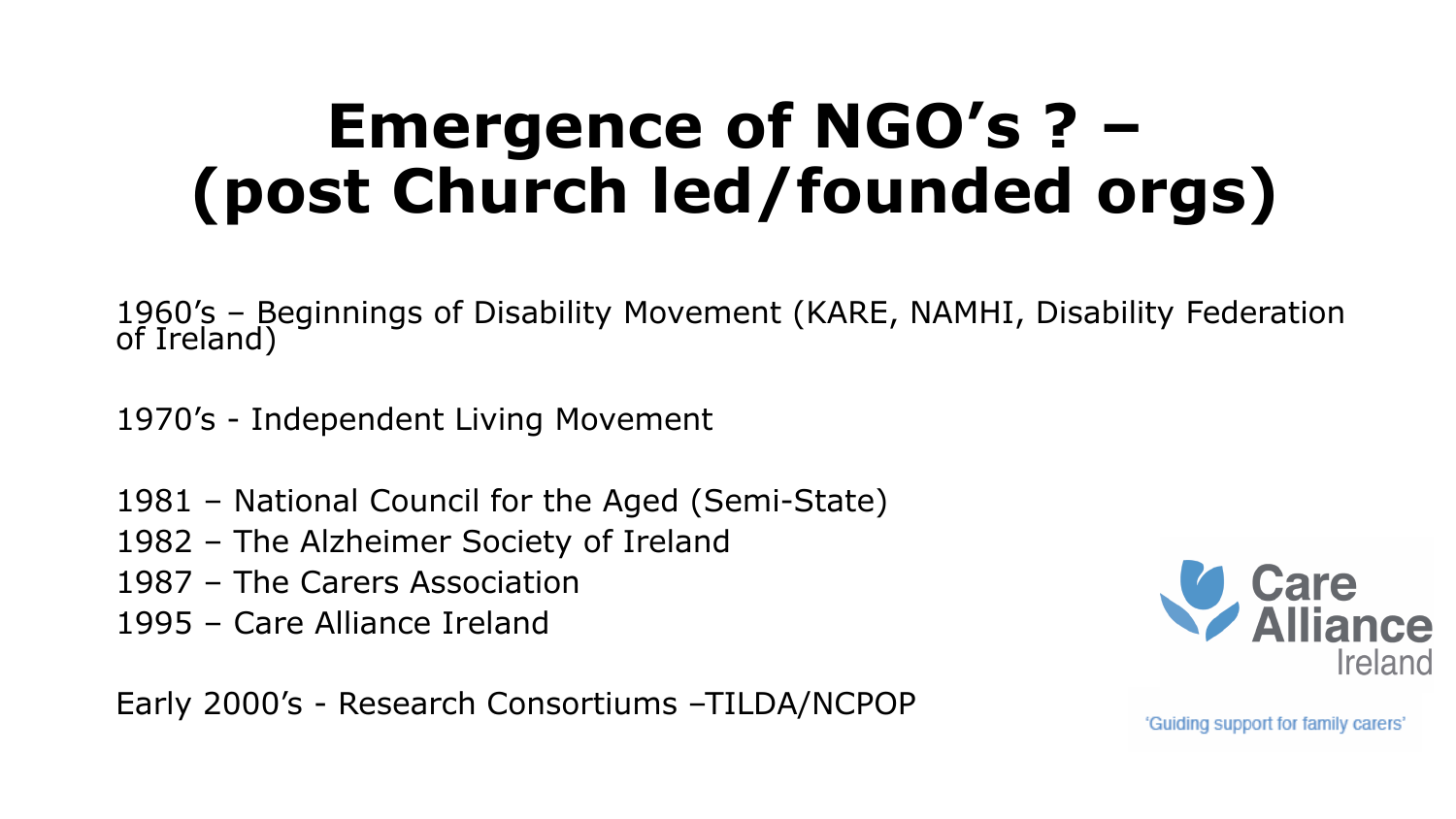### **Some Figures on Carer Research in Ireland**

- c 35 on our database (2008-2015)
- 19 (mostly ongoing) here at conference
- [www.lenus.ie](http://www.lenus.ie/) Open Access
- €322,000 Significant primary research on Resilience of Family Carers of People with Dementia (HRB/UCD/Care Alliance Ireland)

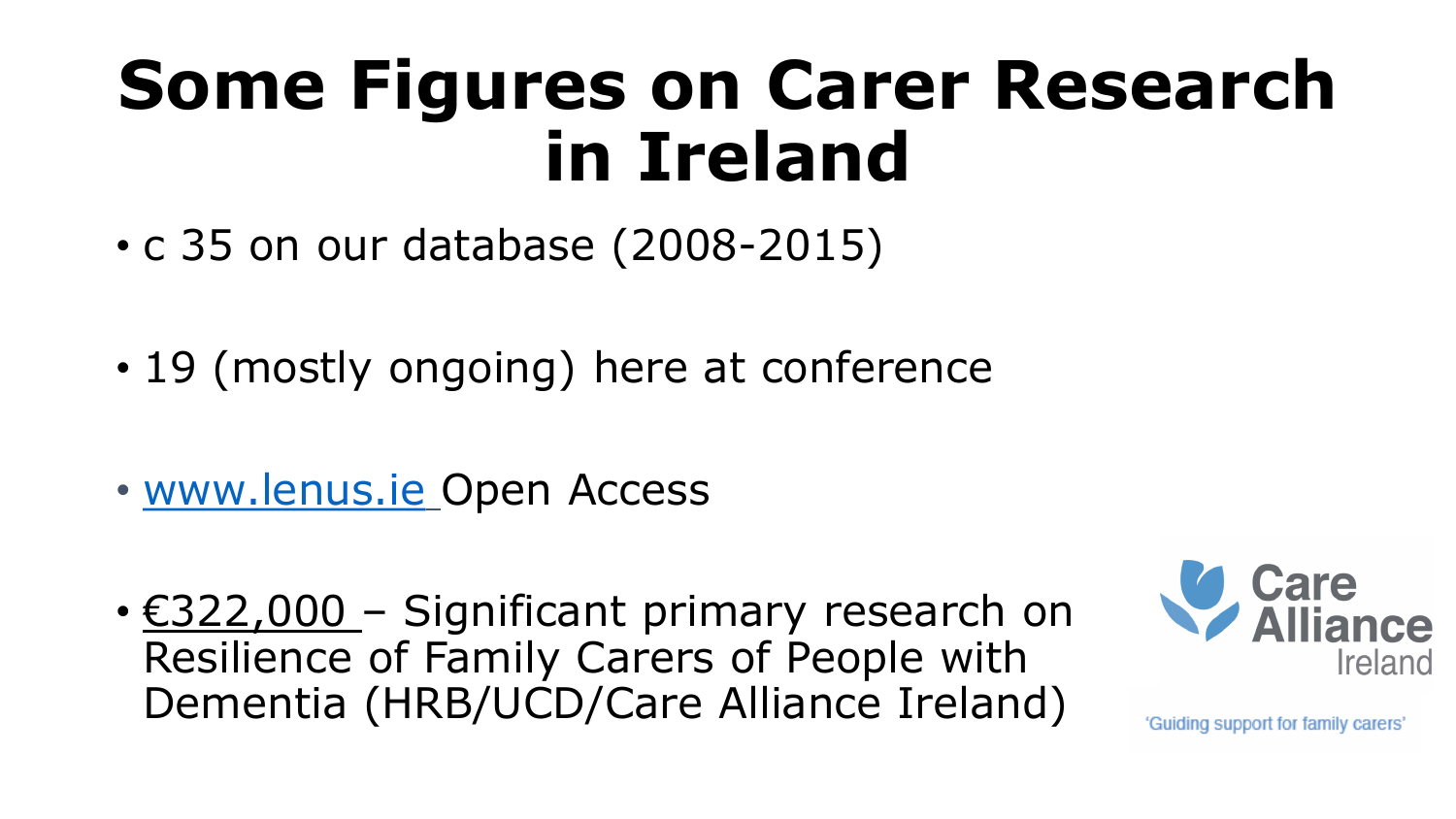### **Earliest Research Found (Internationally)**

1982:

- *Family Care of the Handicapped Elderly: Who Pays?* M. Nissel and L. Bonnerjea. (Pp. 100; illustrated; £3.50.) Policy Studies Institute: London. 1982.
- *Caring for the Elderly and Handicapped: Community Care Policies and Women's Lives.* Equal Opportunities Commission.March 1982.

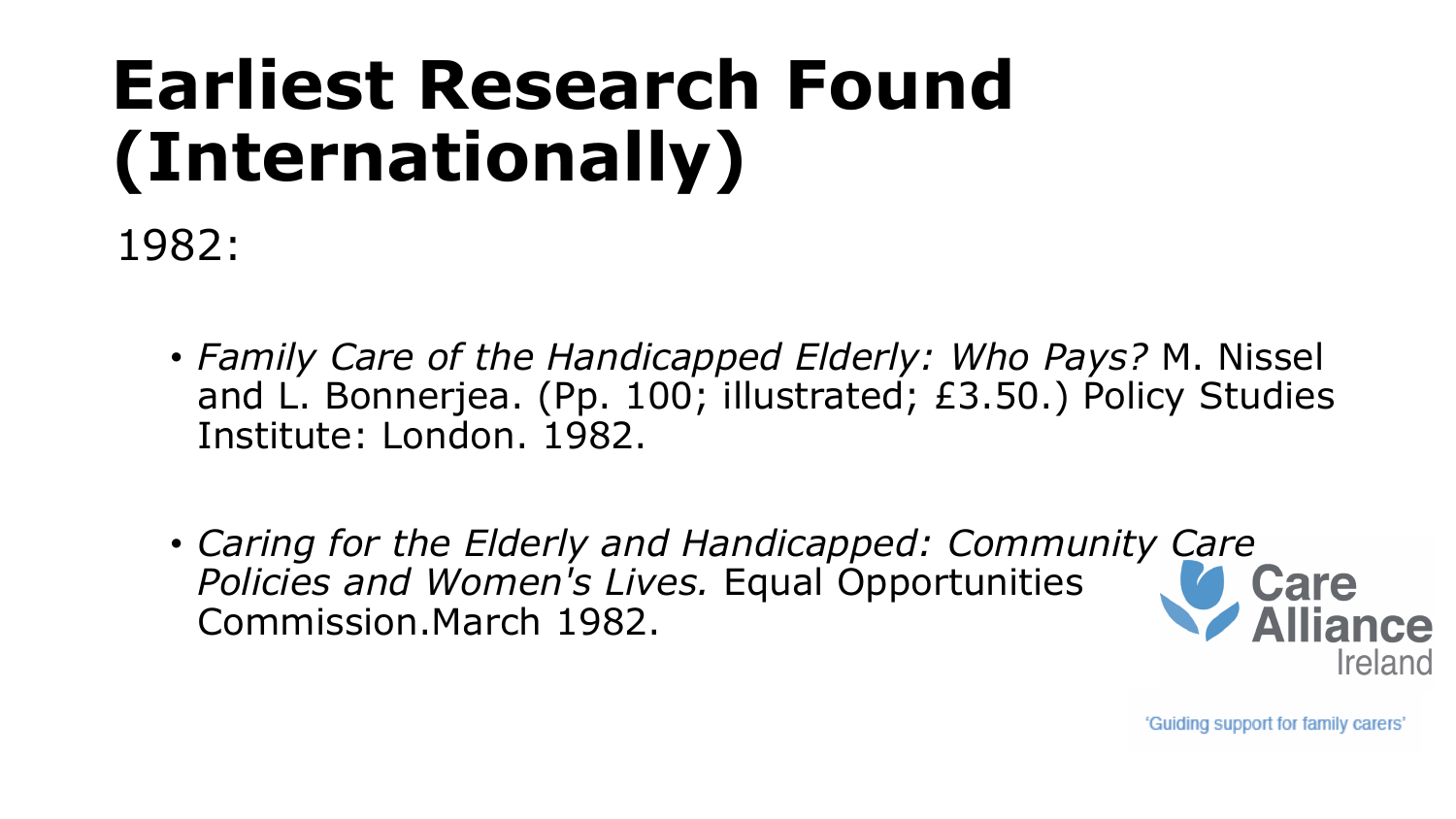### **Earliest Irish Research**

- *Who cares about the Carers.* Noonan, M. Council for the Status of Women. Dublin. 1983.
- *Caring for the Elderly at Home* (National Council for the ElderlyO'Connor/Ruddle et al. (1988, 1994)
- O'Neill/Western Health Board (1999)
- Lane/South Eastern Health Board (2000)

(Focus on Caring for Older People – Mostly Descriptive – Some Surveys)

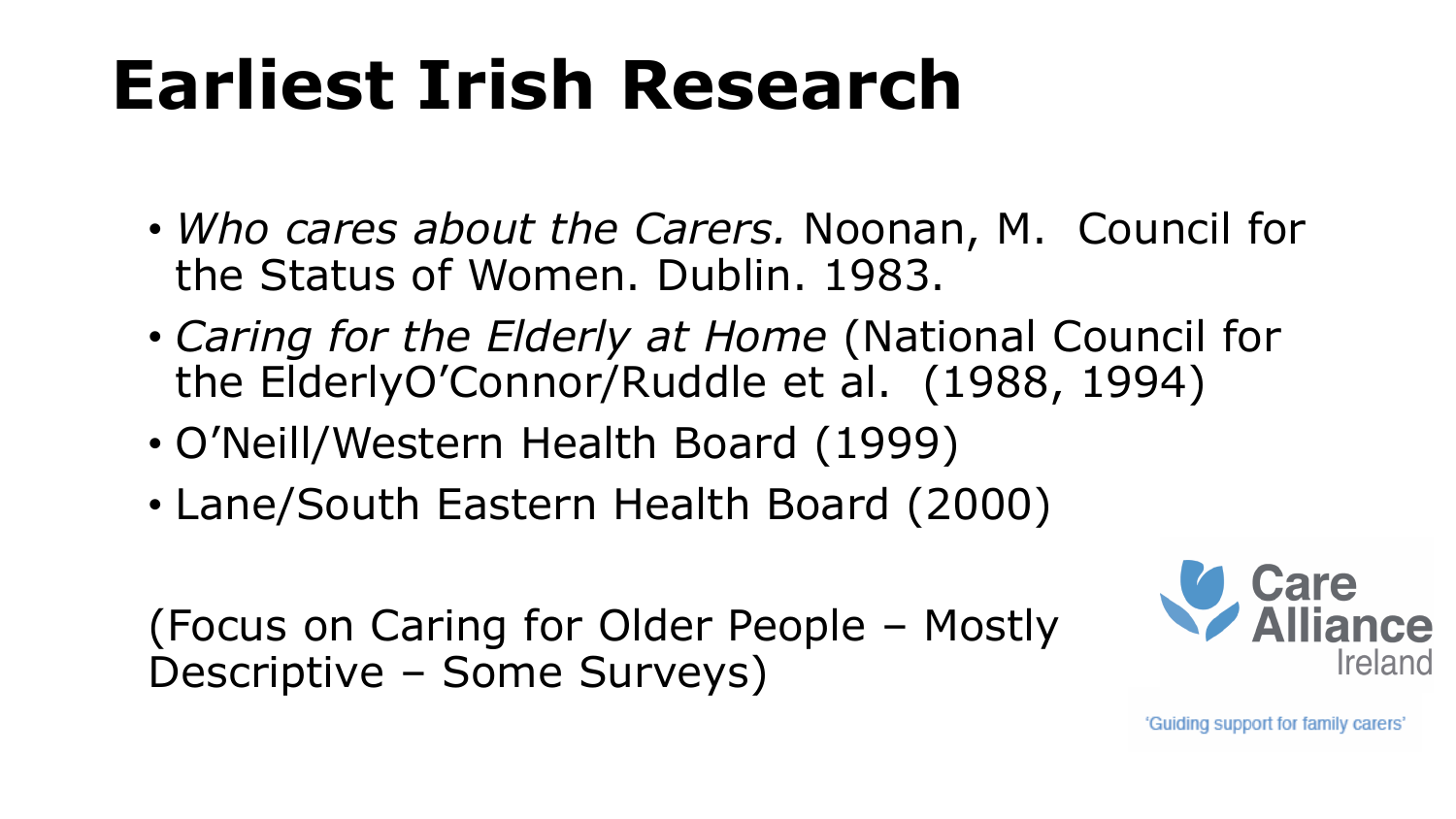

#### **National Council for the Elderly**



FACT SHEET No. 1

### CARING FOR THE ELDERLY AT HOME

PREPARED FOR THE NATIONAL COUNCIL FOR THE ELDERLY BY PROFESSOR JOYCE O'CONNOR AND EILEEN MURPHY TO ASSIST THOSE WITH A RESPONSIBILITY FOR THE WELFARE OF THE **ELDERLY AND THEIR CARERS** REPRINTED AND UPDATED JANUARY 1994

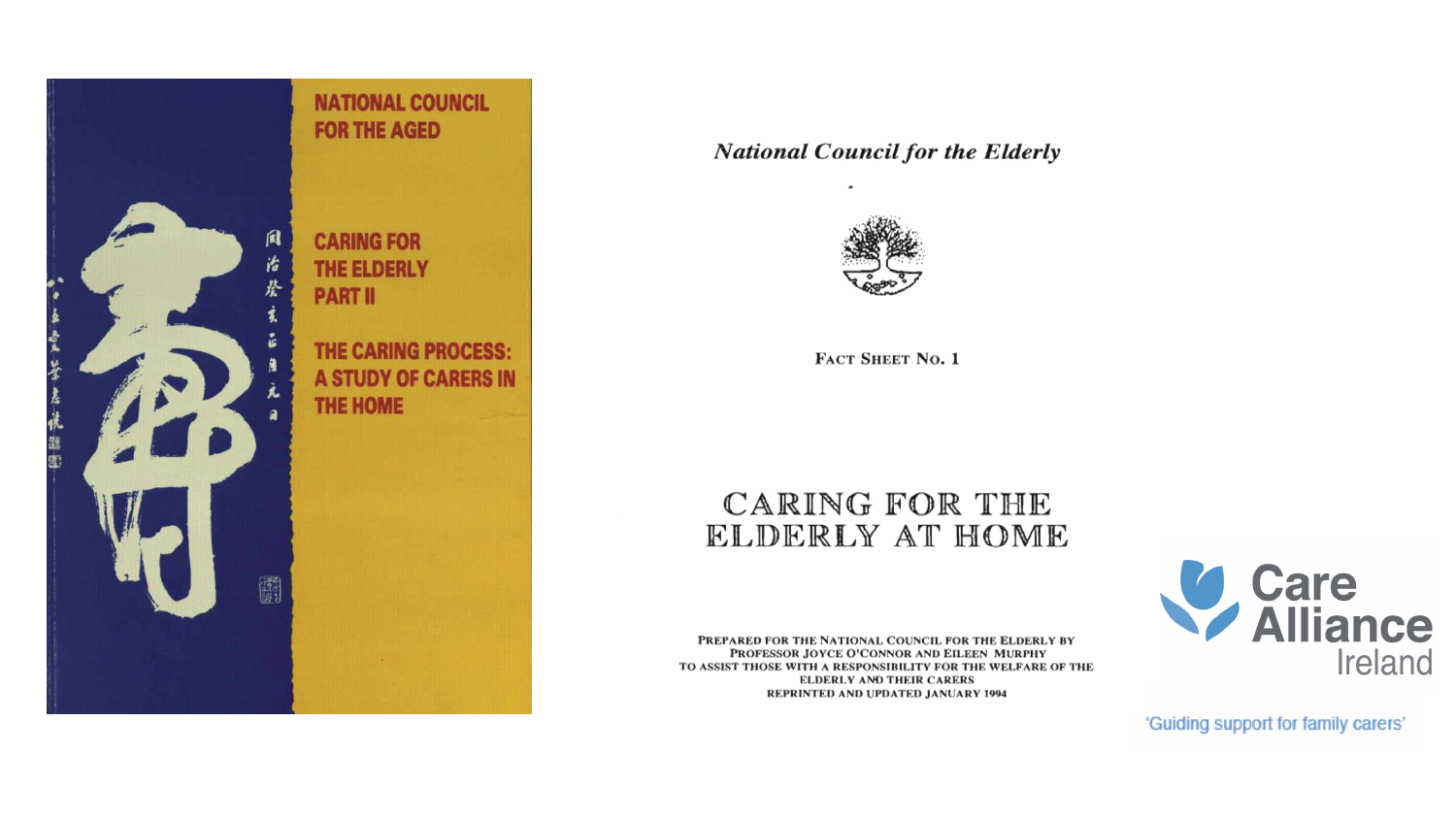### **Review of the Carer's Allowance**



**Department of Social, Community and Family Affairs** October 1998

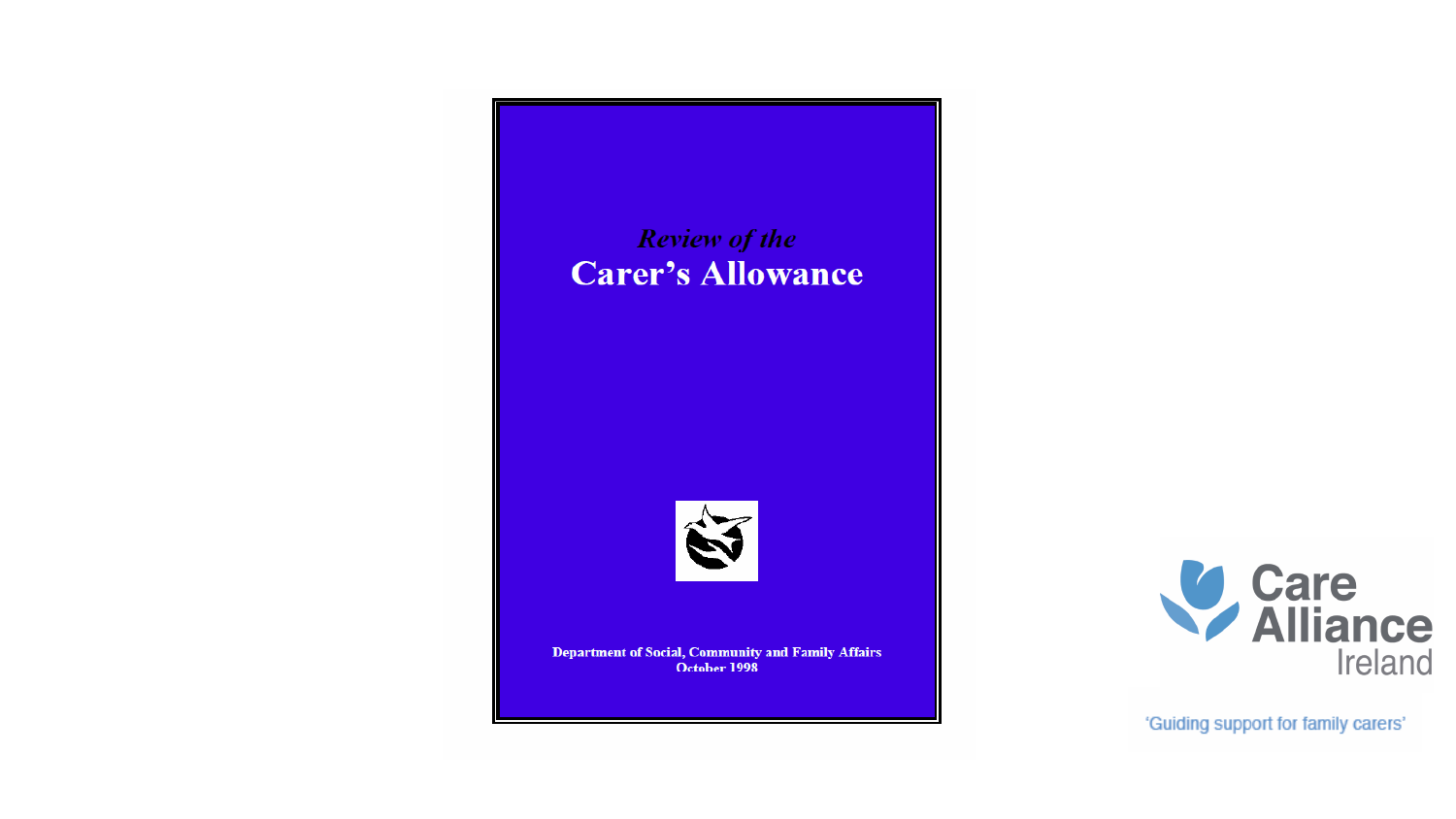### **Characteristics of Early Research**

- Health Focussed (but reasonably wide collection of sub themes)
- Few published in journals
- Often once-off research (little follow up evident)
- Focus on Surveys and Scales

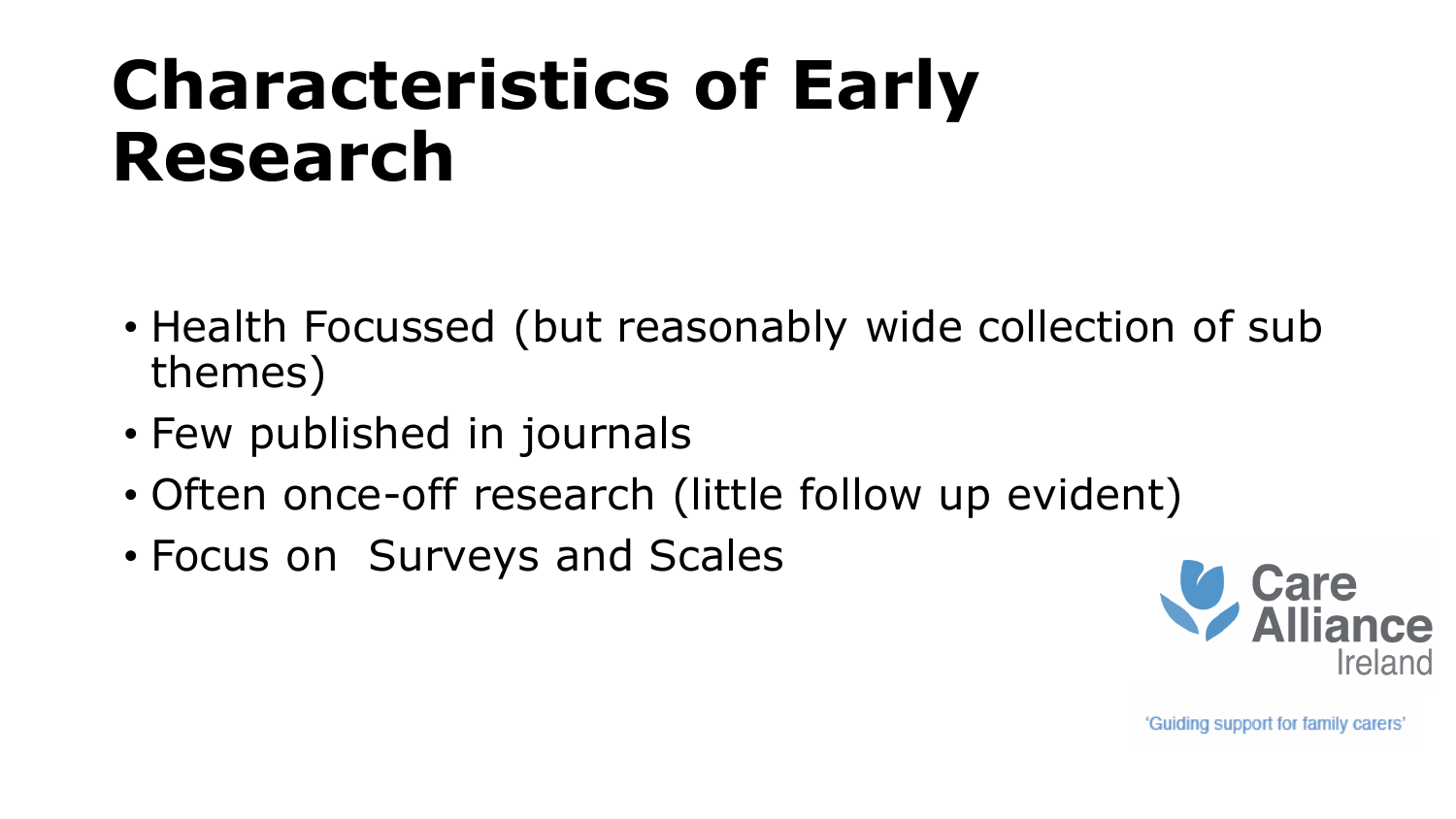### **More Recent Foci**

- Carers Health and Wellbeing CAI (2008, 2010); Carers Association (2009); Others
- Economic Cost of Caring -Visually Impaired, Dementia, MS. (Work ongoing re Cost of Disability)
- Condition Specific Dementia, Parkinsons (2010)
- Some Other Significant/Novel Research Caring/Elder Abuse, End of Life Care, Life After Care, Stress/Resilience, Telecare
- More recent focus on 'Lived Experiences'
- Looking at Trends 3 Census's (2002, 2006,2011)

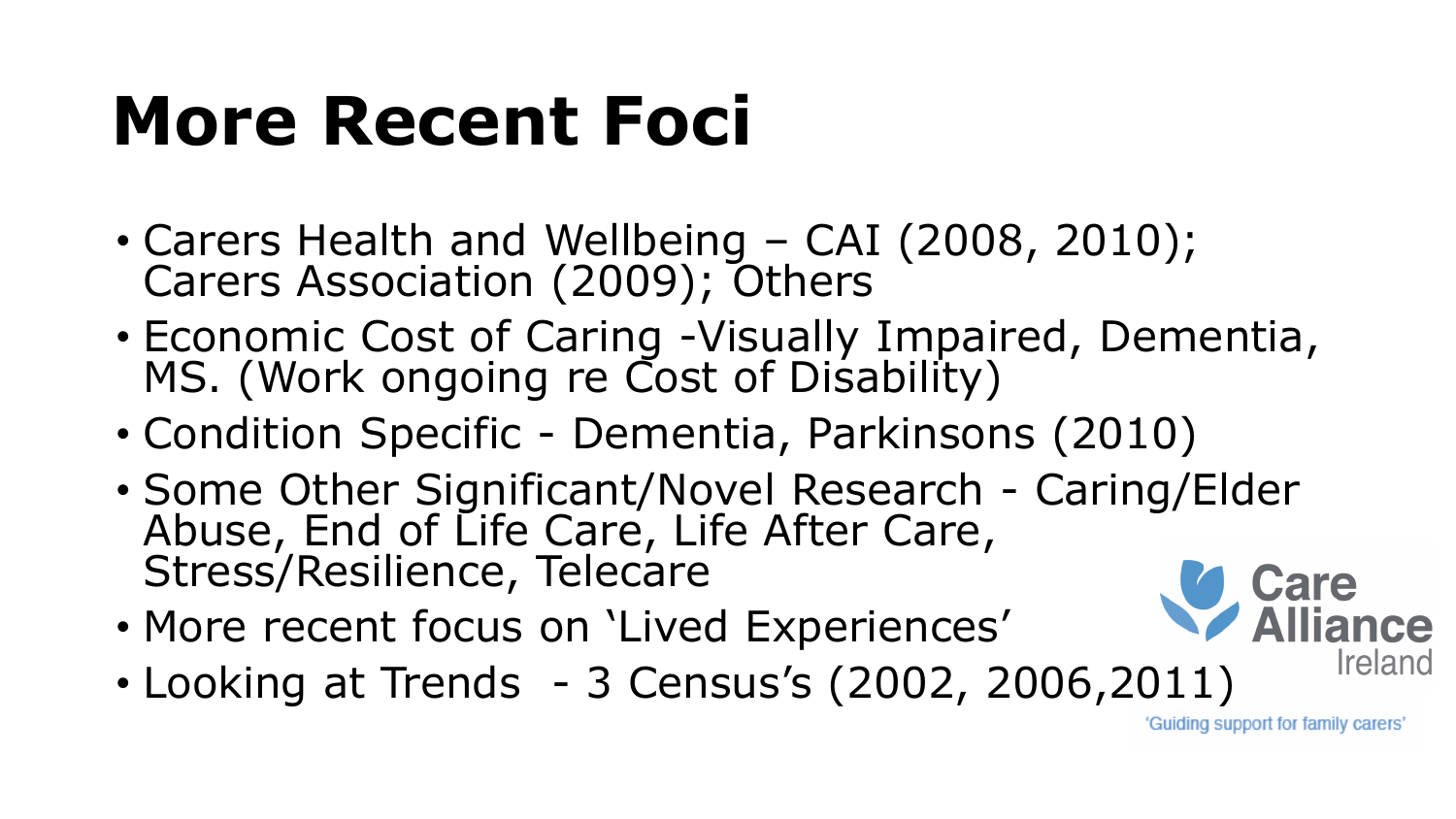Health and Well-being of Family Carers in Ireland:

Results of a survey of recipients of the Carer's Allowance

**Liam O'Sullivan** 

**Care Alliance Ireland** 

Coleraine House, Coleraine Street, Dublin 7

#### info@carealliance.ie

**RESEARCH WORKING PAPER 2008/11** 

ISBN: 978-1-905485-72-7

November 2008







#### **National Centre for the Protection of Older People**

**Research Findings Family Carers of Older People: Results of a National Survey of Stress, Conflict and Coping** 

> Dr. Attracta Lafferty, Prof. Gerard Fealy, Ms Carmel Downes & Prof. Jonathan Drennan

> > **Fact File June 2014**





With the growing proportion of people aged 65 years and older worldwide and a desire by older people to remain living at home for as long as possible, there is an increasing reliance on families to provide care to older people living in the community.

For many carers, providing care to a family

#### **Methods**

The study design involved a cross-sectional national postal survey of family carers in receipt of a carer's allowance for care provided to a person aged 65 years and older. The survey was conducted using an anonymous selfcompletion questionnaire measuring stress, conflict and coping. A total of 2,311 carers completed and returned questionnaires, vielding





**Care Alliance Ireland** The National Network of Voluntary **Organisations for Family Carers** 



www.carealliance.ie

www.parkinsons.ie

Care Alliance Ireland and The Parkinson's Association of Ireland

**The Caring Reality of** 

**Family Carers:** 

An exploration of the health status of Family Carers of people with Parkinson's disease

**June 2010** 

Author: Ann Stokes/Care Alliance Ireland

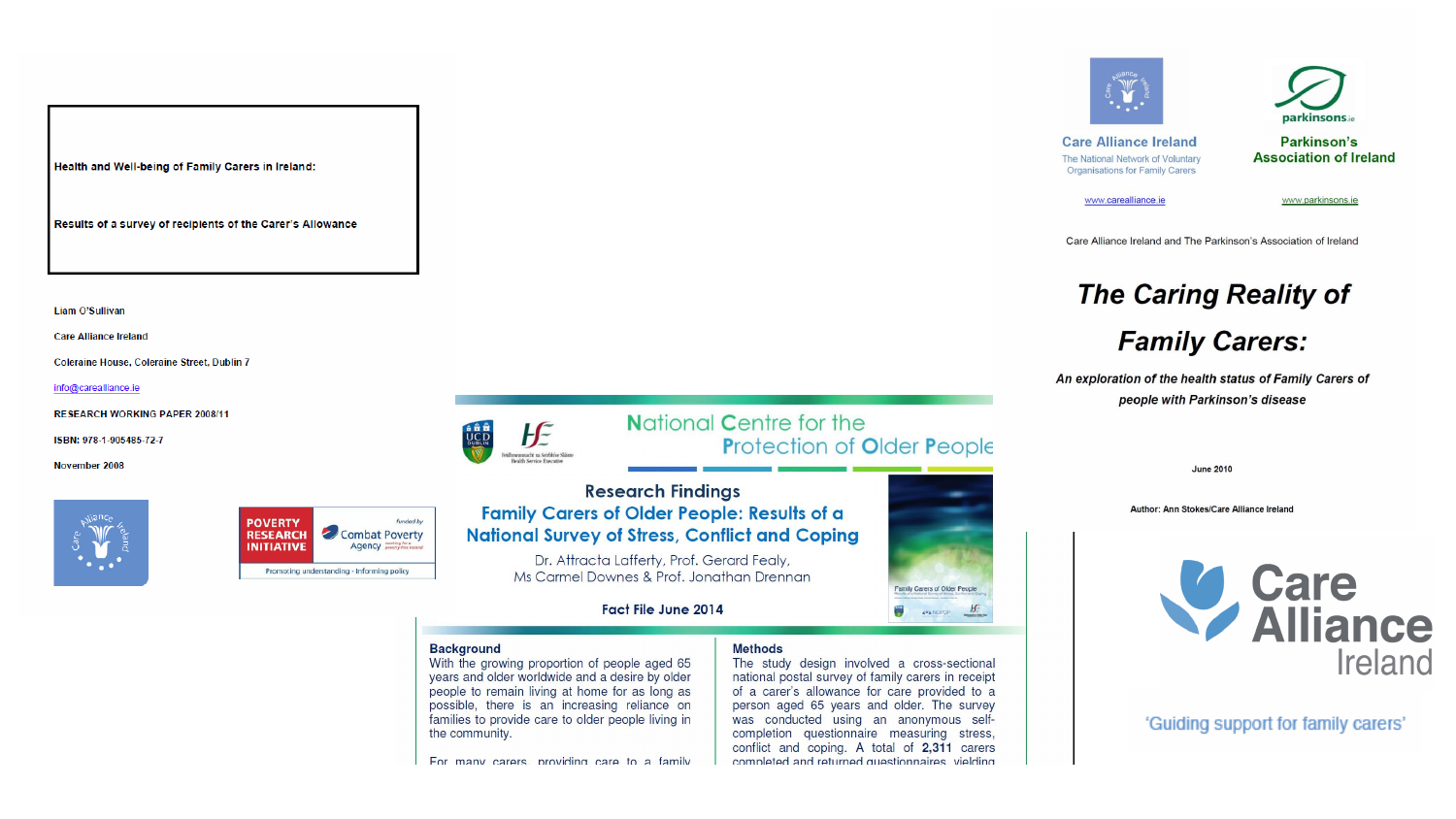### **Several Overview Reports/Lit Reviews**

Are they Research in the purest sense? Does that matter?

- Comhairle/ CIB (2002)
- Equality Authority (2005)
- Care Alliance (2010/2013/2015)

Literature Reviews -

• CAI (2014) - Relationship between Family Carers, Paid Care workers, and Caree.

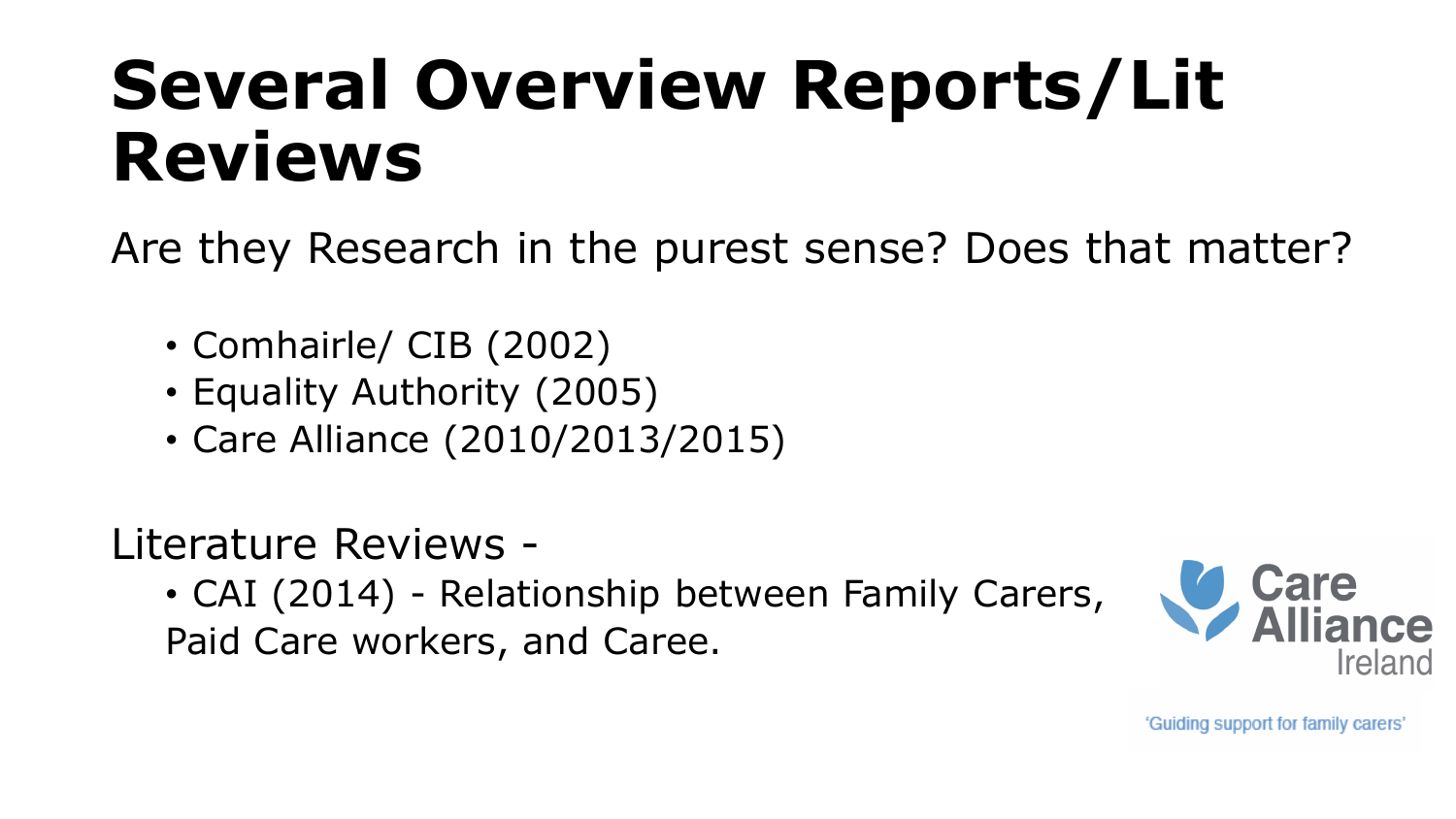



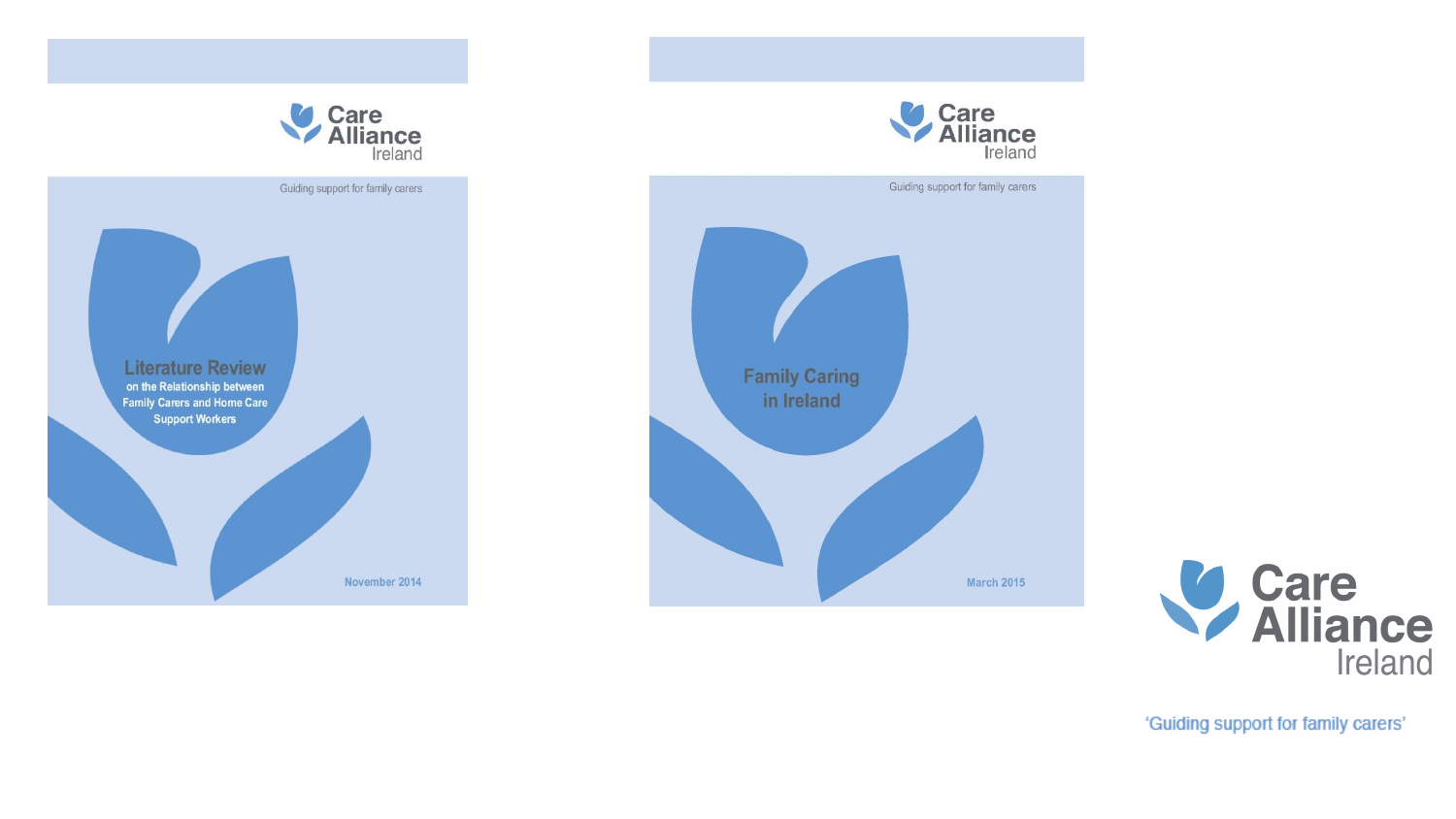# **Current Drivers of the Research**

- National Strategies? (NB Dementia)
	- But absent from 2012 National Carers Strategy
	- National Disability strategy, no mention of "family" or "family carer" etc in the whole document.
- Need for more evidence based interventions? (Funders, The right thing to do)
- Lobbying Actions need to be more evidenced/credible?
- EU/Eurocarers Young Adult Carers, Working Carers,
- Care Alliance Ireland/Family Carer Research Group

'Guiding support for family carers'

**Care** 

*<u>Ireland</u>*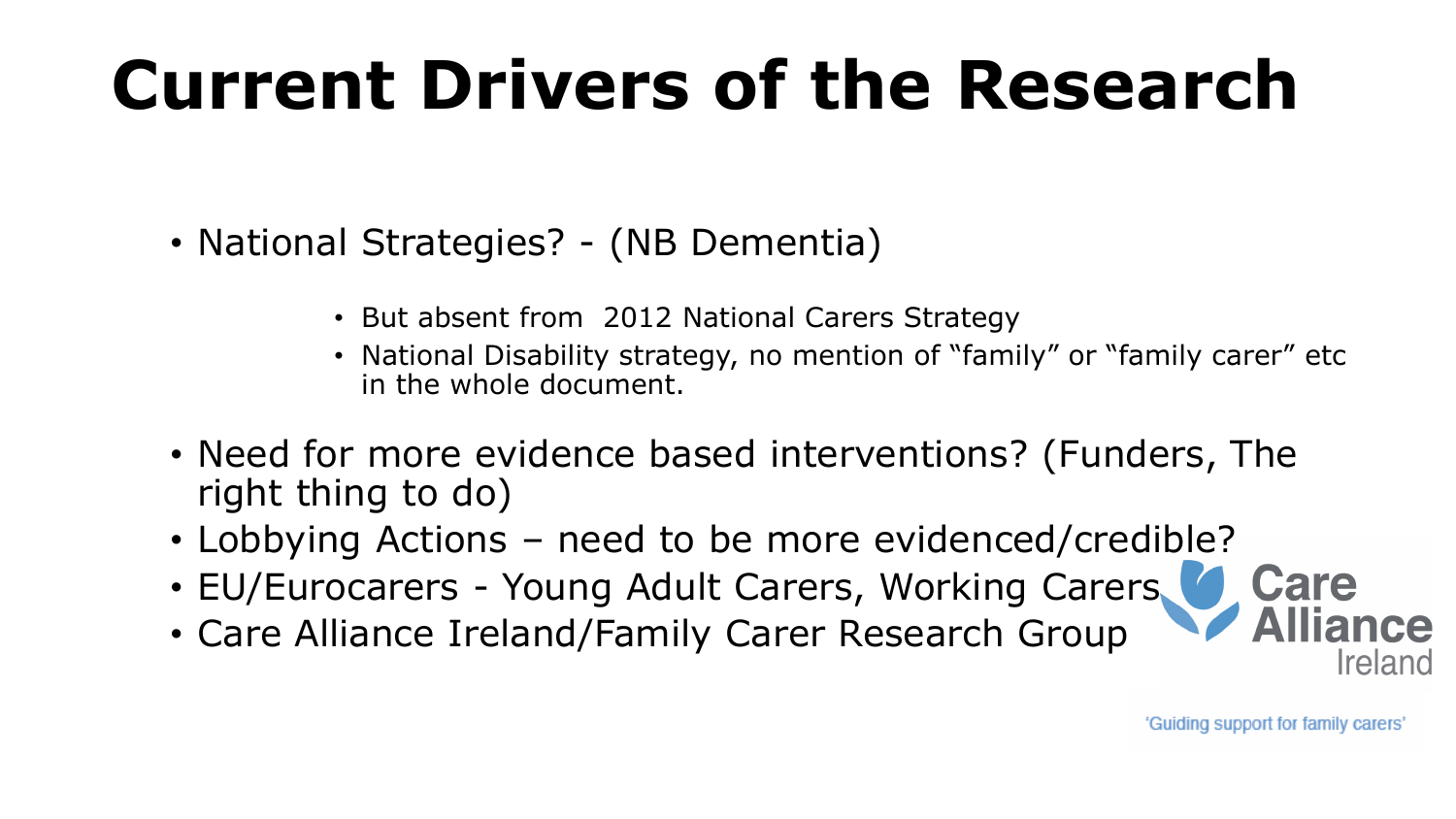# **Sources of Funding**

- State/Semi-State National Council for the Aged/NCAOP (RIP), IRCHSS (RIP), HRB,
- Self Funded Masters, Phd Students
- Philanthropy (eg; Atlantic Philanthropies, Trusts, Genio)
- Other Lottery Funds (via HSE/DOH)

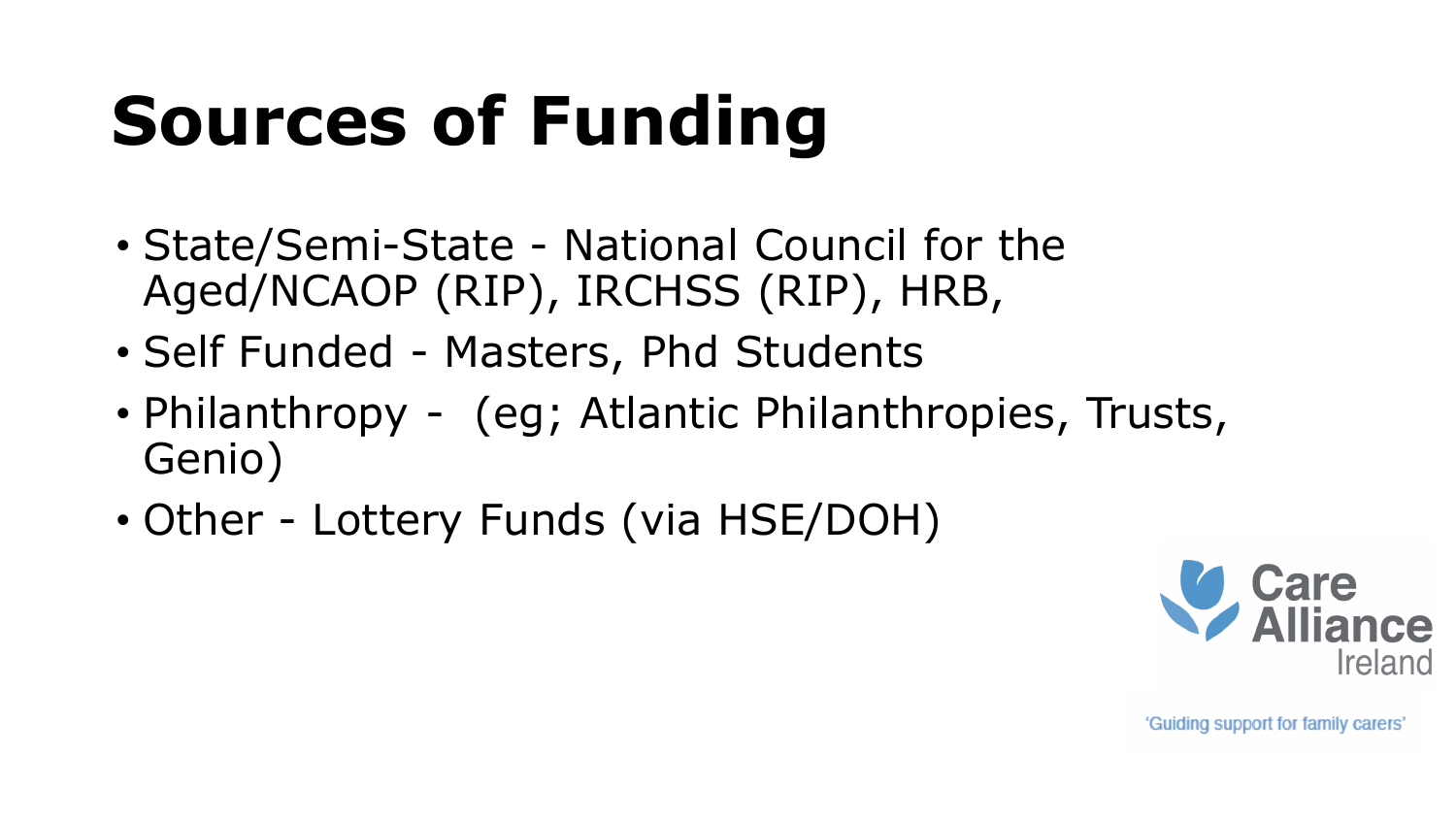### **Impact of Research - Cause and Effect?**

- 1988 Report Made 4 Recommendations Have they been implemented?
- 1. Co-ordinator of Services for the Elderly
- 2. District Liaison and Information Officers
- 3. Respite and Intermittent Care Facilities
- 4. Information, Training and Counselling **Services**

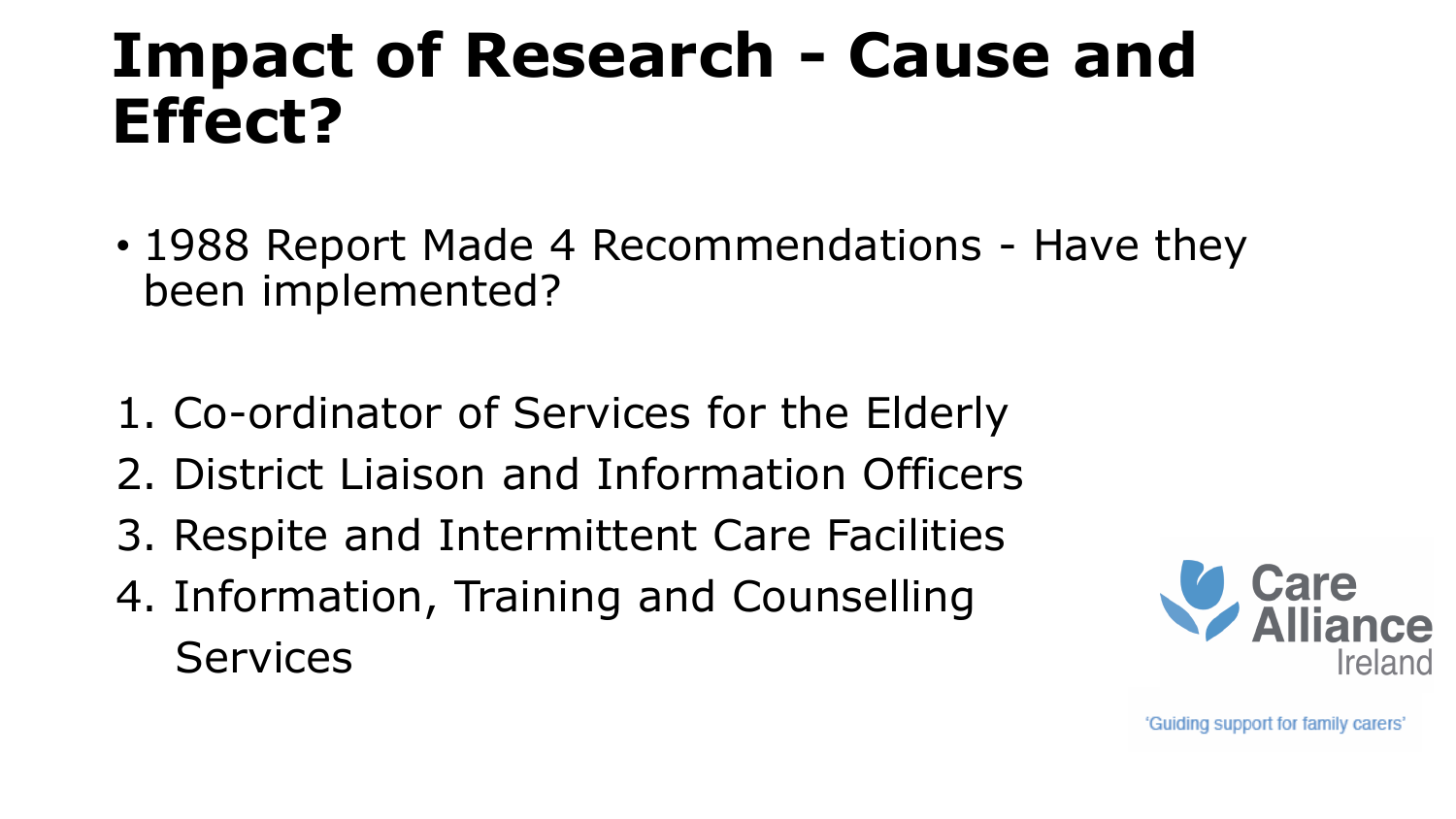## **Family Carer Research Group**

- Information Sharing
- Peer Support
- Builds Momentum
- Encourages Collaboration
- Meet Quarterly in Dublin
- Next Meeting Jan 2016

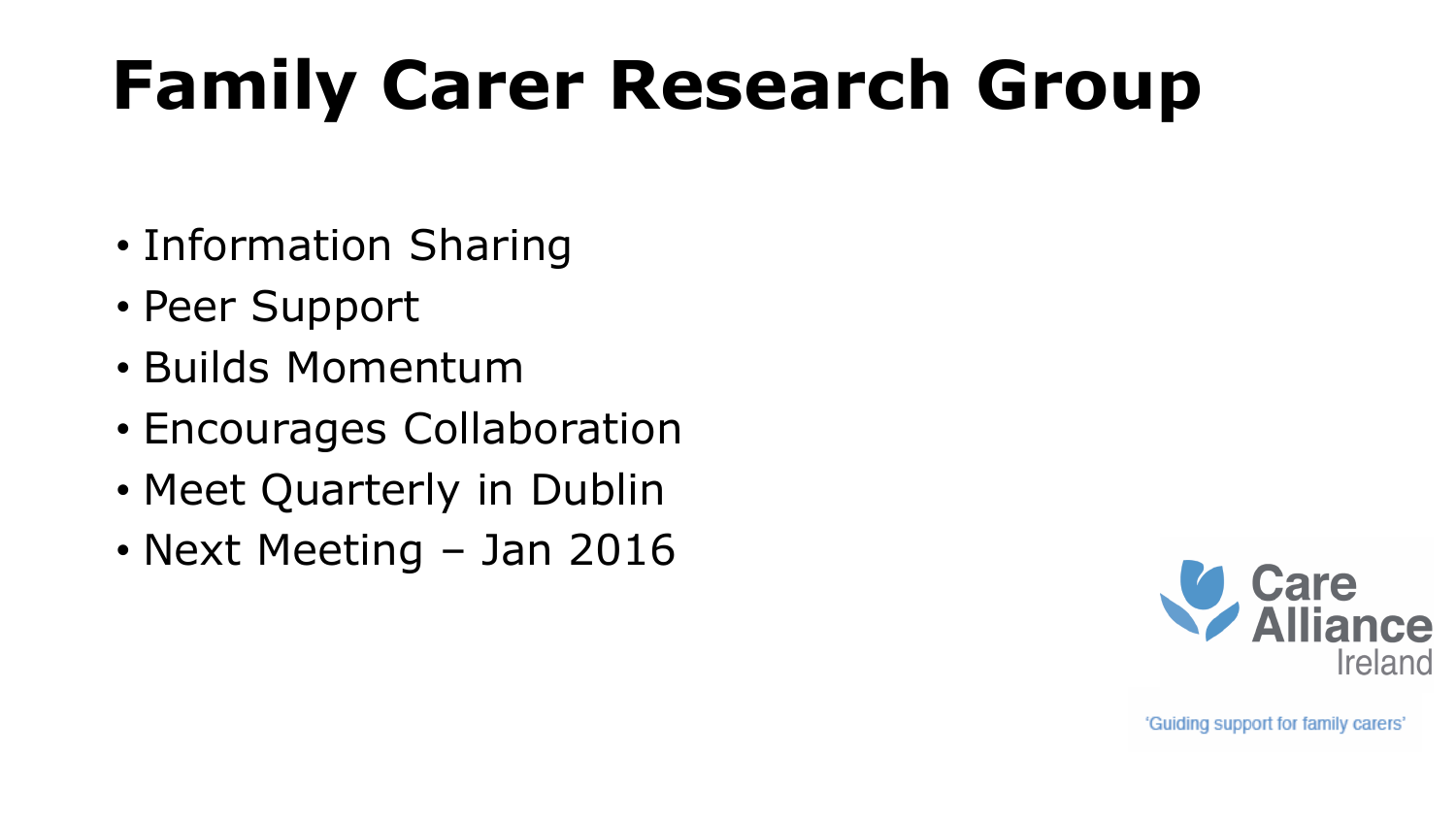# **Dissemination of Research**

- Conferences
- Seminars
- eZines
- Media
- Journals
- Database
- Who is the audience?

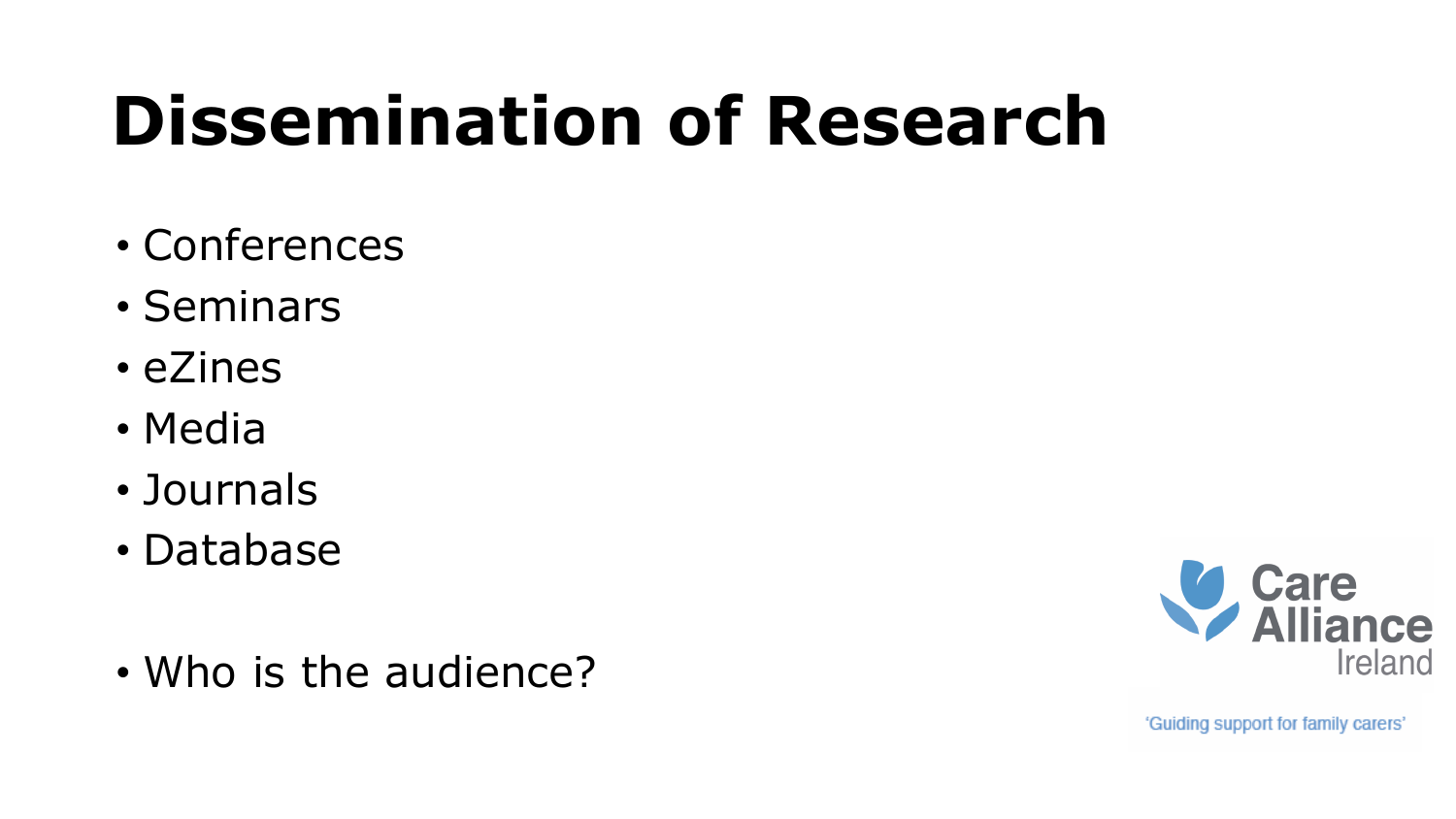# **Gaps?**

- Disability and Caring (Discussion paper, Care Alliance Ireland- Forthcoming)
- Carer Assessments Carer Experience, Impact
- Benefit Finding/Resilience/Stress/Self Management
- Inclusive research. Not just "including" carers in certain aspects but ground-up inclusive research for and with family carers
- Others??????

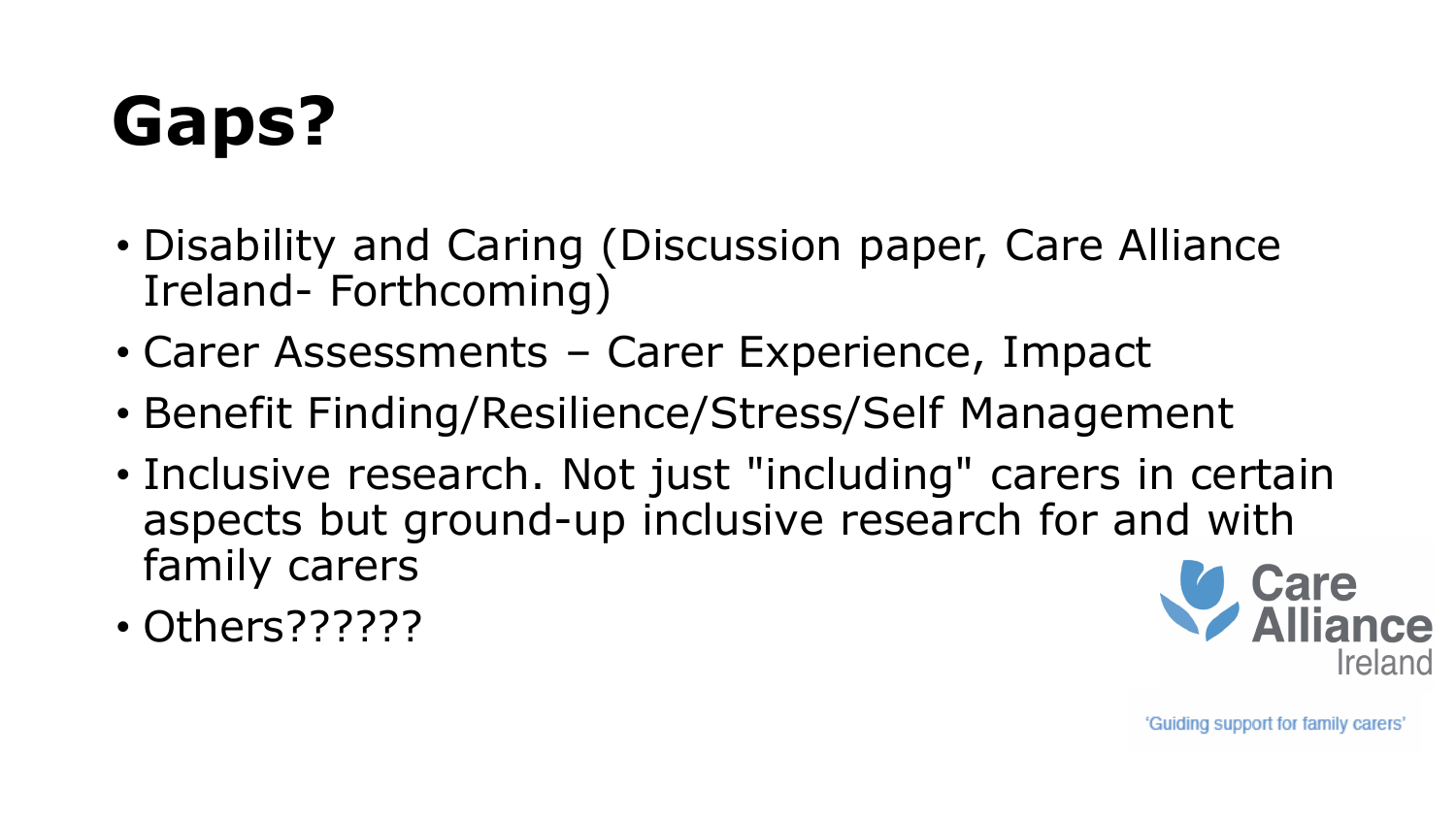## **To the Future**

- Bright
- Quality
- Collaborative

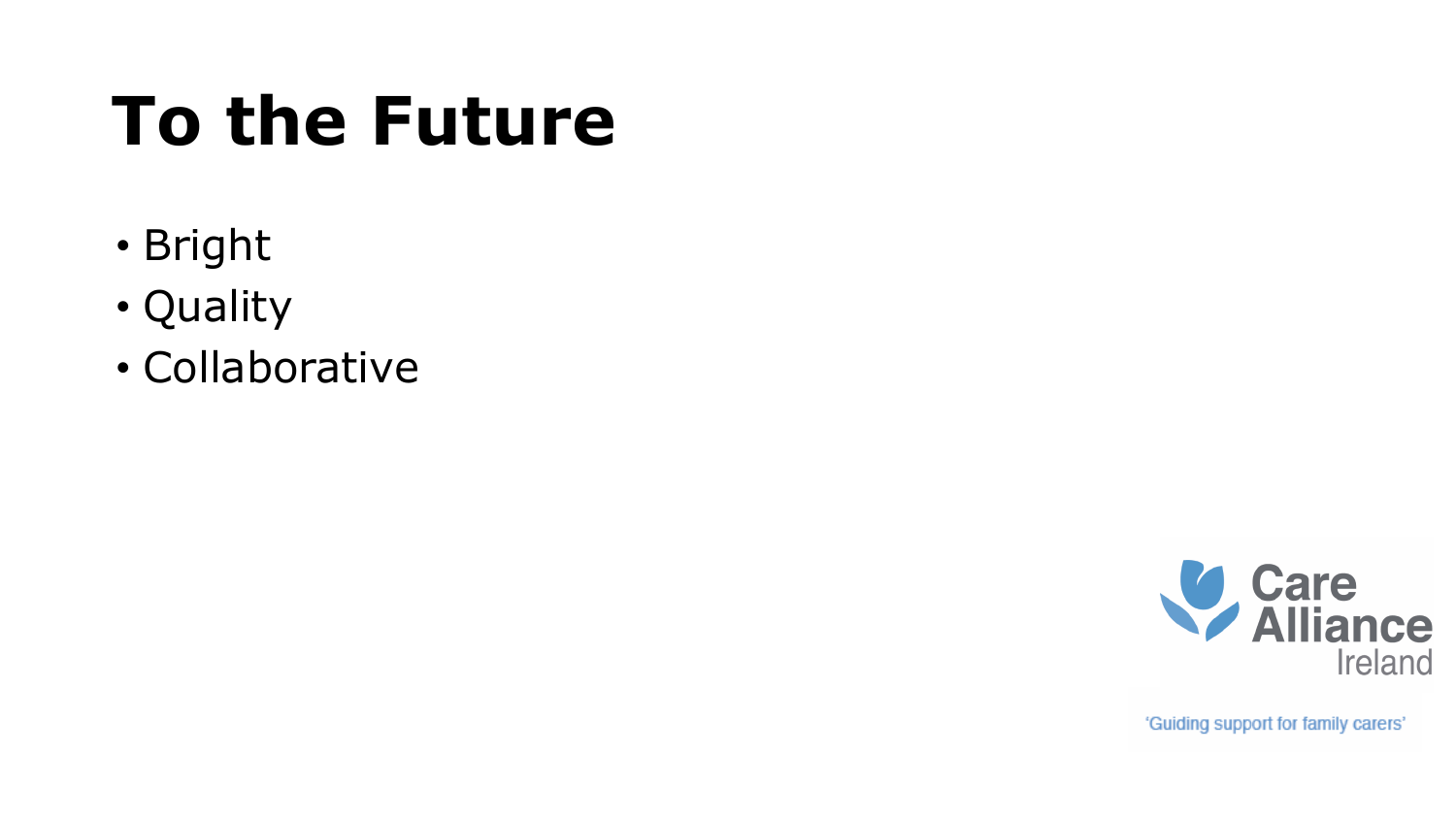# **Some Questions to Pose**

- Research or Rhetoric?
- Impact Measuring